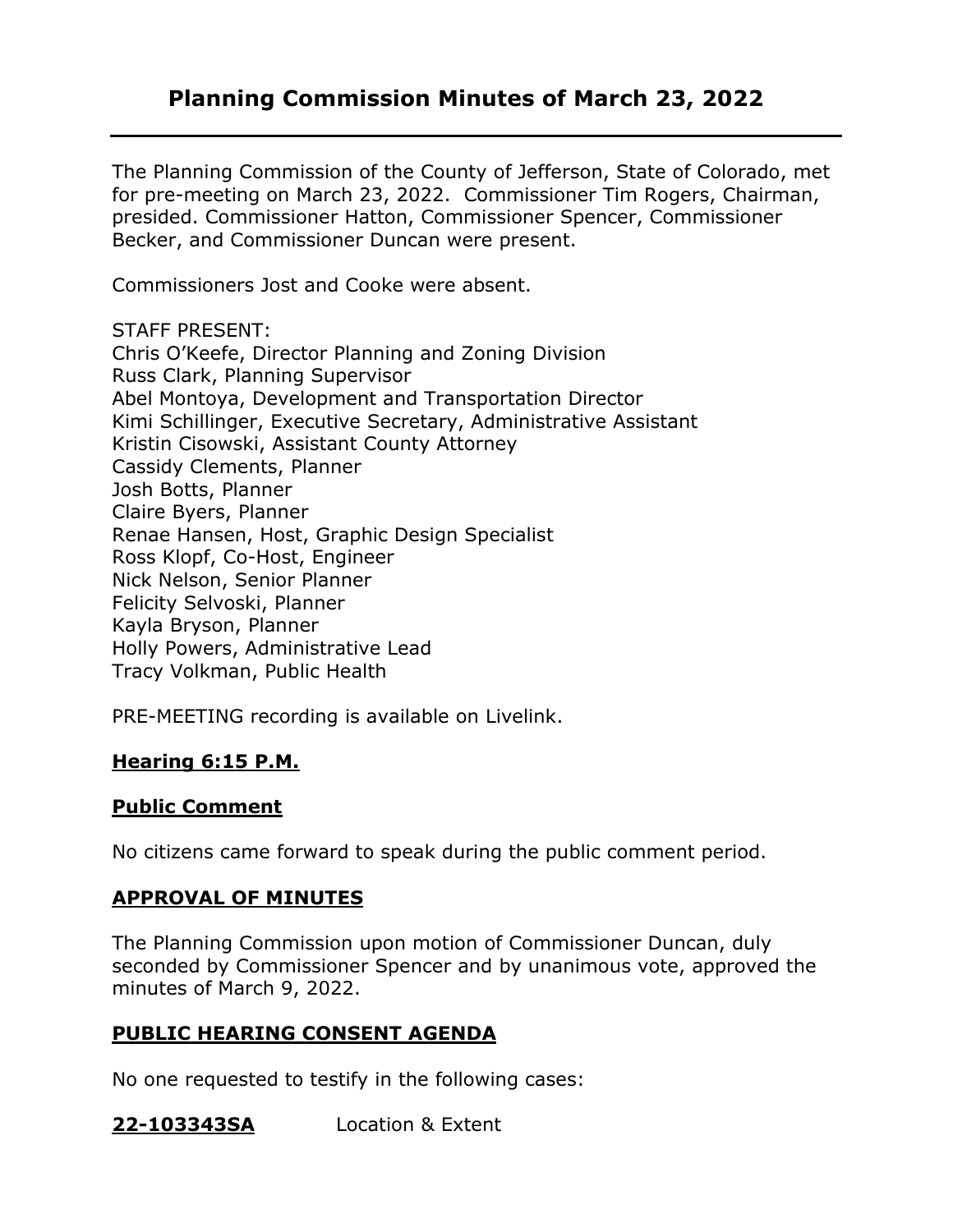# **Jefferson County Planning Commission**

Regular Meeting Minutes – Page 2 of 3

| <b>Case Name:</b>        | Foothills Park and Recreation District Improvements |
|--------------------------|-----------------------------------------------------|
| <b>Owner/Applicant:</b>  | <b>Foothills Park and Recreation District</b>       |
| Location:                | (1) 7046 S Webster Street                           |
|                          | Section 26, Township 05 South, Range 69 West        |
|                          | (2) 400 Holman Way                                  |
|                          | Section 07, Township 04 North, Range 69 West        |
| <b>Approximate Area:</b> | $(1)$ 9.35 acres                                    |
|                          | $(2)$ 1.56 acres                                    |
| <b>Purpose:</b>          | Location and Extent for pool and pool house         |
|                          | facilities renovations                              |
| <b>Case Manager:</b>     | Claire Byers                                        |

The Planning Commission, upon motion of Commissioner Spencer, duly seconded by Commissioner Duncan and by unanimous vote, adopted the attached resolutions recommending **approval** of the cases on the consent agenda subject to the conditions of approval identified in the applicable staff reports.

### **PUBLIC HEARING REGULAR AGENDA**

| 21-128023RZ              | Rezoning                                                                                                                                 |
|--------------------------|------------------------------------------------------------------------------------------------------------------------------------------|
| <b>Case Name:</b>        | Rolling Hills Senior Living ODP                                                                                                          |
| <b>Owner/Applicant:</b>  | Rolling Hills Senior Living LLC                                                                                                          |
| <b>Location:</b>         | 15605 West 32nd Avenue, 30-252-00-023                                                                                                    |
|                          | Section 25, Township 3 South, Range 70 West                                                                                              |
| <b>Approximate Area:</b> | 7.33 Acres                                                                                                                               |
| <b>Purpose:</b>          | <b>Rezone from Planned Development (PD) and</b>                                                                                          |
|                          | Industrial-Two (I-2) to a PD to allow up to 68<br>assisted living and memory care beds, and up<br>to 21 senior independent-living units. |
| <b>Case Manager:</b>     | <b>Cassidy Clements</b>                                                                                                                  |

Sworn Testimony Ashley Lemon, Applicant Clifford Martin, Citizen in Opposition

Following the taking of sworn testimony and a general discussion, the Planning Commission upon motion of Commissioner Hatton, duly seconded by Commissioner Spencer and by unanimous vote, adopted the attached resolution recommending **APPROVAL** of this case.

**21-136932RZ** Rezoning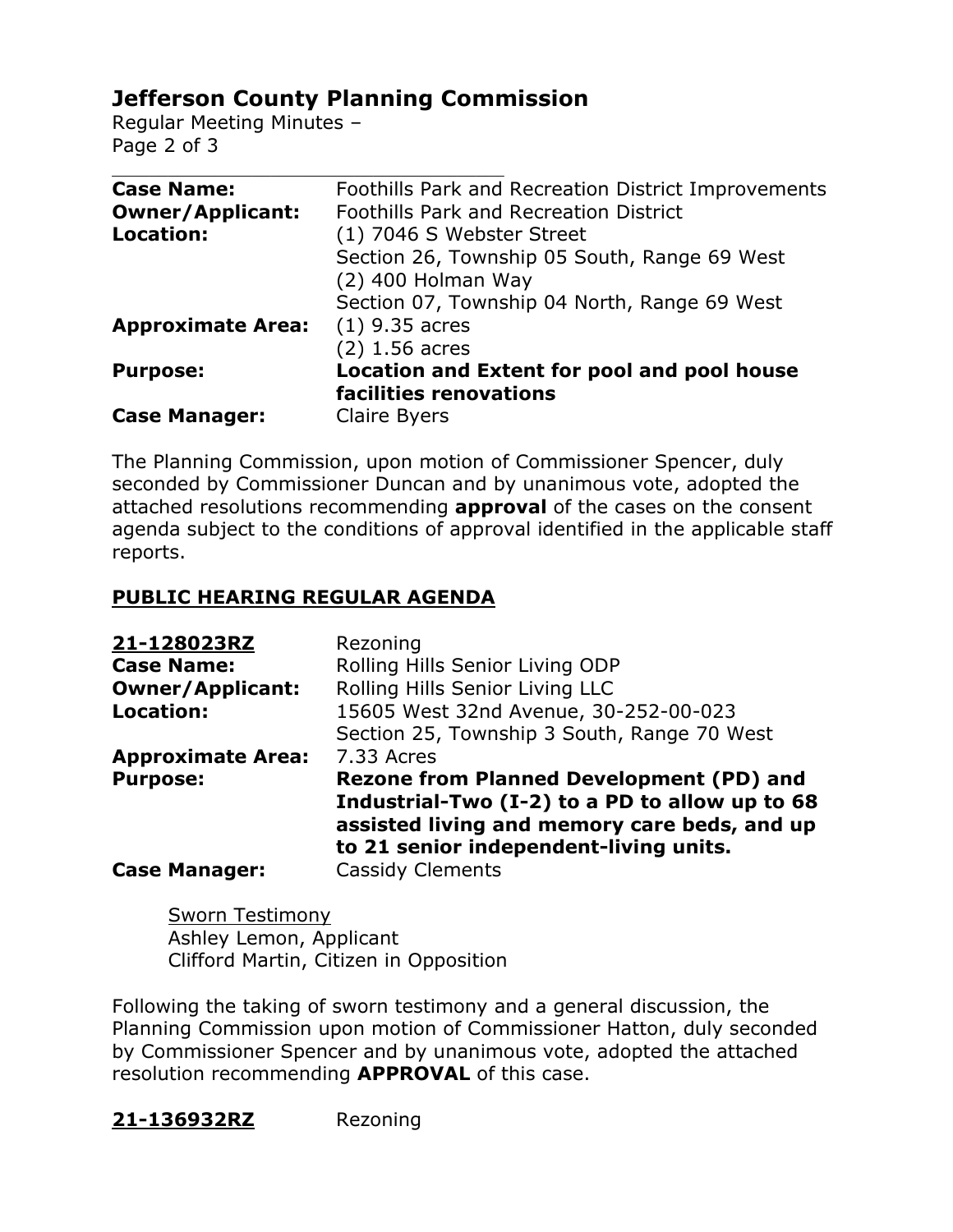# **Jefferson County Planning Commission**

Regular Meeting Minutes -Page 3 of 3

| <b>Case Name:</b>        | Forest Heights Lodge Residential ODP                                                                                                        |
|--------------------------|---------------------------------------------------------------------------------------------------------------------------------------------|
| <b>Owner/Applicant:</b>  | Forest Heights Lodge Inc.                                                                                                                   |
| <b>Location:</b>         | 4801 Forest Hill Road                                                                                                                       |
|                          | Section 10, Township 5 South, Range 71 West                                                                                                 |
| <b>Approximate Area:</b> | 8.6 Acres                                                                                                                                   |
| <b>Purpose:</b>          | To determine the eligibility to rezone parcels,                                                                                             |
|                          | that are currently zoned open space within an<br>existing Planned Development (PD) Zone<br>District, to a use other than open space.<br>and |
|                          | To Rezone from Planned Development (PD) to<br>PD to allow for up to 12 Single-Family homes.                                                 |
| <b>Case Manager:</b>     | Joshua Botts                                                                                                                                |

**Sworn Testimony** Jeanne Shaffer, Applicant Representative Carl Shipley, Citizen in Opposition David Zuber, Citizen in Opposition Matthew Appel, Citizen in Opposition

Following the taking of sworn testimony and a general discussion, the Planning Commission upon motion of Commissioner Spencer, duly seconded by Commissioner Duncan and by unanimous vote, adopted the attached resolution recommending **APPROVAL** of this case.

There being no further business to come before the Planning Commission, the meeting was adjourned at 8:27 p.m.

ATTEST:

PLANNING COMMISSION OF THE COUNTY OF JEFFERSON, COLORADO

March 23, 2022 Date

 $4 - 20 - 22$ 

Date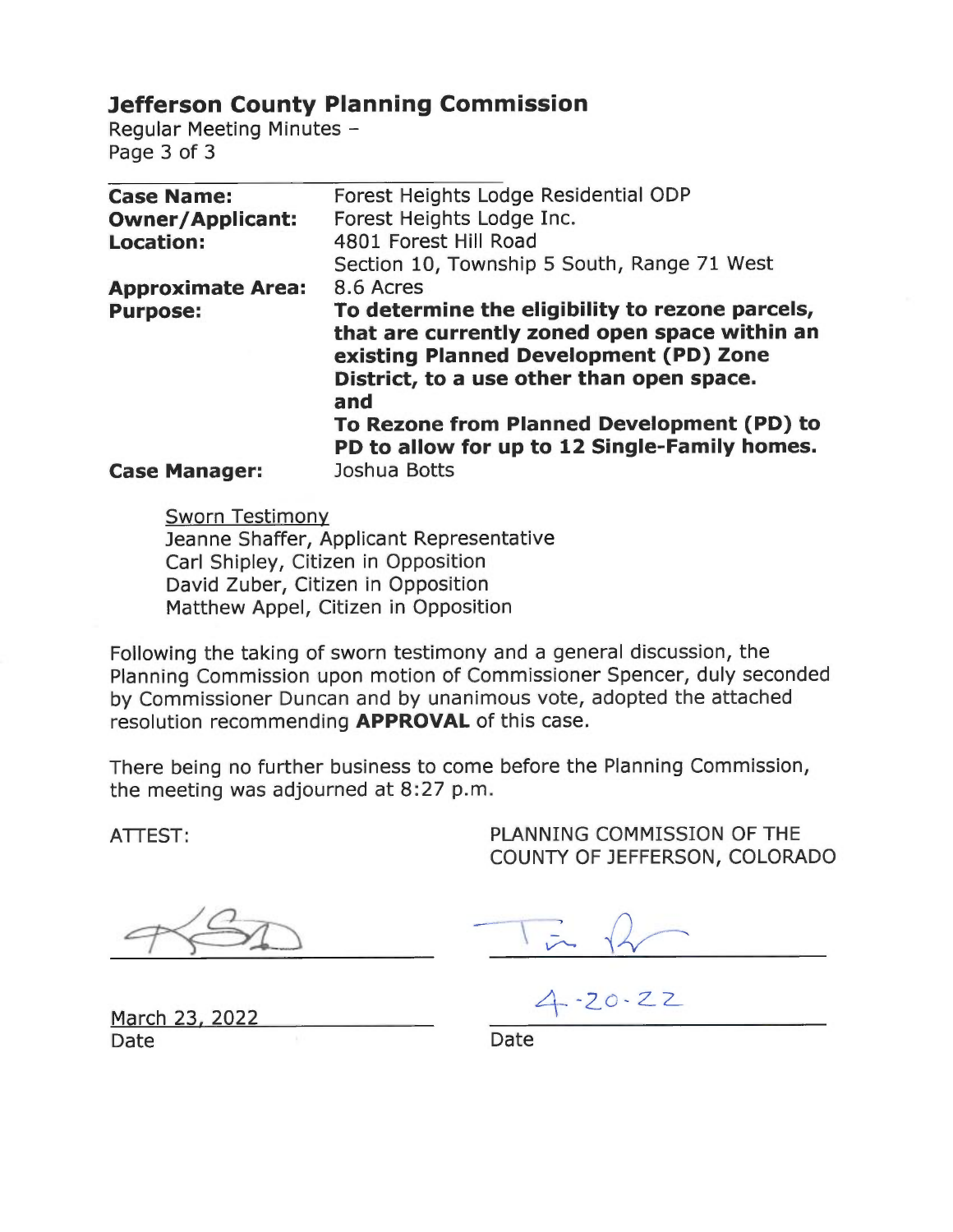It was moved by Commissioner **SPENCER** that the following Resolution be adopted:

#### BEFORE THE PLANNING COMMISSION COUNTY OF JEFFERSON STATE OF COLORADO

## **March 23, 2022**

## **RESOLUTION**

| 22-103343SA              | Location & Extent                                   |
|--------------------------|-----------------------------------------------------|
| <b>Case Name:</b>        | Foothills Park and Recreation District Improvements |
| <b>Owner/Applicant:</b>  | <b>Foothills Park and Recreation District</b>       |
| <b>Location:</b>         | (1) 7046 S Webster Street                           |
|                          | Section 26, Township 05 South, Range 69 West        |
|                          | (2) 400 Holman Way                                  |
|                          | Section 07, Township 04 North, Range 69 West        |
| <b>Approximate Area:</b> | $(1)$ 9.35 acres                                    |
|                          | $(2)$ 1.56 acres                                    |
| <b>Purpose:</b>          | Location and Extent for pool and pool house         |
|                          | facilities renovations                              |
| <b>Case Manager:</b>     | Claire Byers                                        |

The Jefferson County Planning Commission hereby recommends **APPROVAL** of the above application on the basis of the following facts:

- 1. That the factors upon which this decision is based include evidence and testimony and staff findings presented in this case.
- 2. The Planning Commission finds that:
	- A. The proposed improvements, to existing pools, are compatible with the existing and allowable single-family and multi-family land uses in the surrounding area because the existing public pools, on the subject properties, were planned as a part of the original residential developments in the surrounding area.
	- B. The proposal is in general conformance with the Comprehensive Master Plan ("Plan") because it meets the applicable sections of the Plan goals and policies, including those in the South Plains Area Plan and the Central Plains Area Plan.
	- C. The ability to mitigate the negative impacts of the proposed use upon the surrounding area have been considered and no negative impacts were identified.
	- D. Water and Sanitation service is provided by Platte Canyon Water and Sanitation District for the Columbine West Outdoor pool, and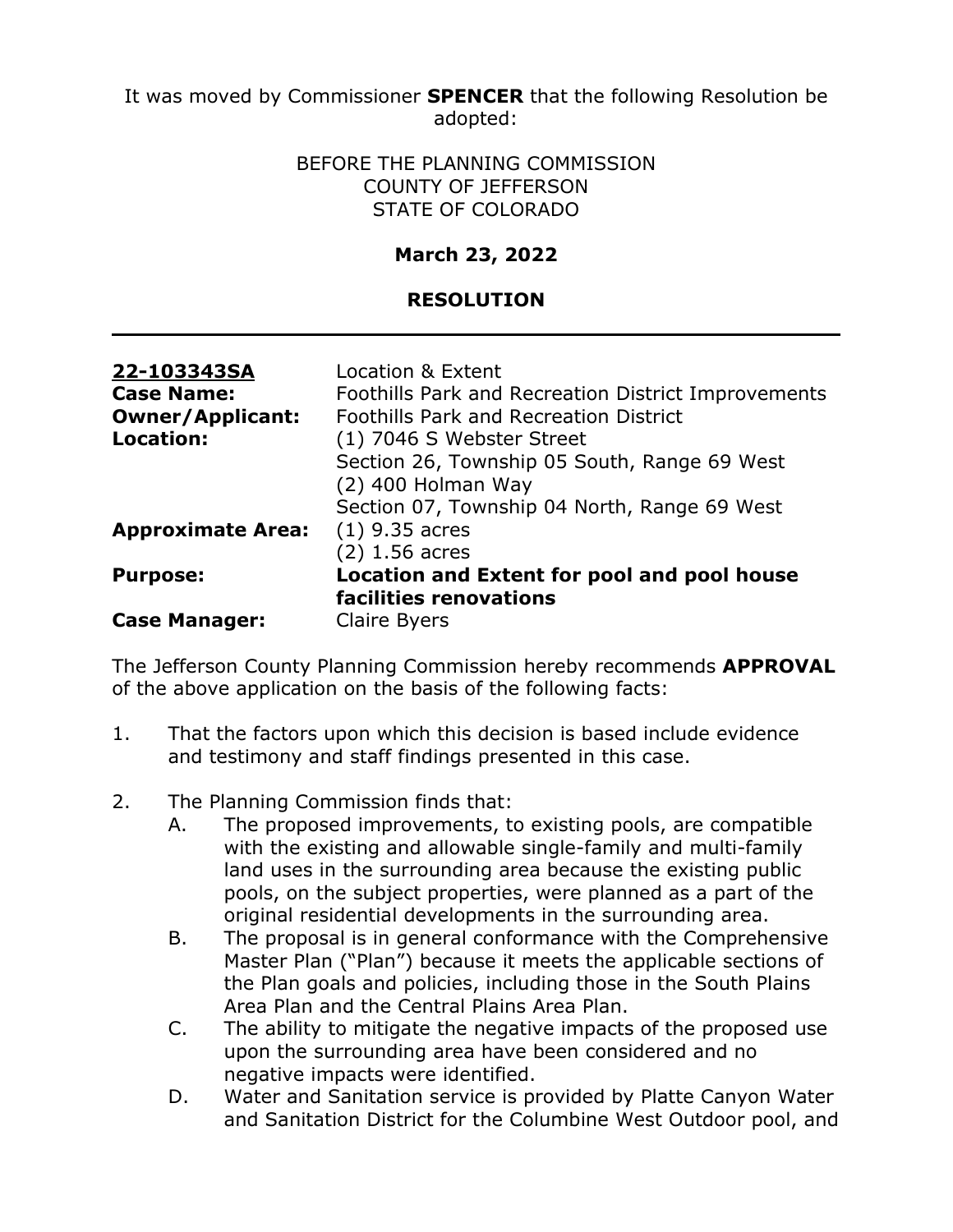Jefferson County Planning Commission Resolution Case #22-103343SA March 23, 2022 2 of 2

> the College Park Water and Sanitation District for the 6th Avenue West Outdoor pool. Fire service is provided by South Metro Fire Protection District for the Columbine West Outdoor pool, and the West Metro Fire Protection District for the 6th Avenue West Outdoor pool. The Jefferson County Sheriff's Office provides law enforcement services. Public services are available and adequate to serve the proposed pool improvements.

E. The proposed land use will not result in significant impacts to the health, safety, and welfare of the residents and landowners in the surrounding area.

Commissioner **DUNCAN** seconded the adoption of the foregoing Resolution, and upon a vote of the Planning Commission as follows:

| Commissioner | <b>Rogers</b>  | aye |
|--------------|----------------|-----|
| Commissioner | <b>Hatton</b>  | aye |
| Commissioner | <b>Spencer</b> | aye |
| Commissioner | <b>Becker</b>  | aye |
| Commissioner | <b>Duncan</b>  | aye |

The Resolution was adopted by **unanimous** vote of the Planning Commission of the County of Jefferson, State of Colorado.

I, Kimi Schillinger, Executive Secretary for the Jefferson County Planning Commission, do hereby certify that the foregoing is a true copy of a Resolution duly adopted by the Jefferson County Planning Commission at a regular hearing held in Jefferson County, Colorado, March 23, 2022.

 $\overline{\phantom{a}}$ 

Kimi Schillinger Executive Secretary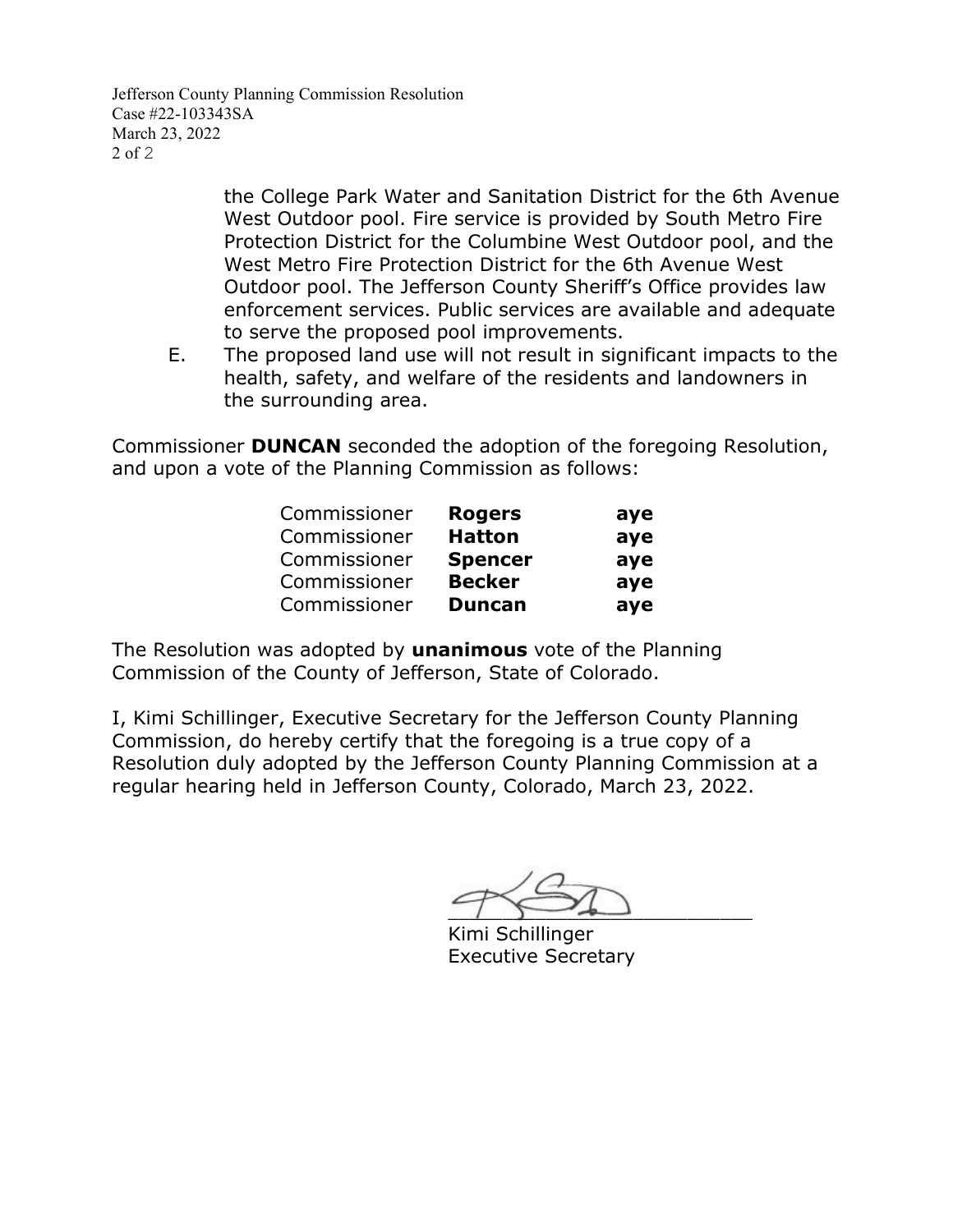It was moved by Commissioner **SPENCER** that the following Resolution be adopted:

> BEFORE THE PLANNING COMMISSION COUNTY OF JEFFERSON STATE OF COLORADO

## **March 23, 2022**

## **RESOLUTION**

| 21-136932RZ<br><b>Case Name:</b><br><b>Owner/Applicant:</b><br><b>Location:</b> | Rezoning<br>Forest Heights Lodge Residential ODP<br>Forest Heights Lodge Inc.<br>4801 Forest Hill Road<br>Section 10, Township 5 South, Range 71 West                                                       |
|---------------------------------------------------------------------------------|-------------------------------------------------------------------------------------------------------------------------------------------------------------------------------------------------------------|
| <b>Approximate Area:</b><br><b>Purpose:</b>                                     | 8.6 Acres<br>To determine the eligibility to rezone parcels,<br>that are currently zoned open space within an<br>existing Planned Development (PD) Zone<br>District, to a use other than open space.<br>and |
| <b>Case Manager:</b>                                                            | To Rezone from Planned Development (PD) to<br>PD to allow for up to 12 Single-Family homes.<br>Joshua Botts                                                                                                 |

The Jefferson County Planning Commission hereby recommends **APPROVAL** of the above application on the basis of the following facts:

- 1. That the factors upon which this decision is based include evidence and testimony and staff findings presented in this case.
- 2. The Planning Commission finds that:
	- A. The property does not have any significant open space features that would deem it ineligible to be Rezoned.
	- B. The open space area was required at the time of development for the current commercial/institutional use. The applicant is not eliminating open space but reconfiguring it to more functional areas.
	- C. The property is not used for active or passive recreation by the surrounding community. Staff has not received comments from neighbors indicating such use and has not found evidence of social trails or wear on aerial imagery of the property.
	- D. The open space was not designated as the result of a density transfer or other adjustment to allow a higher density elsewhere.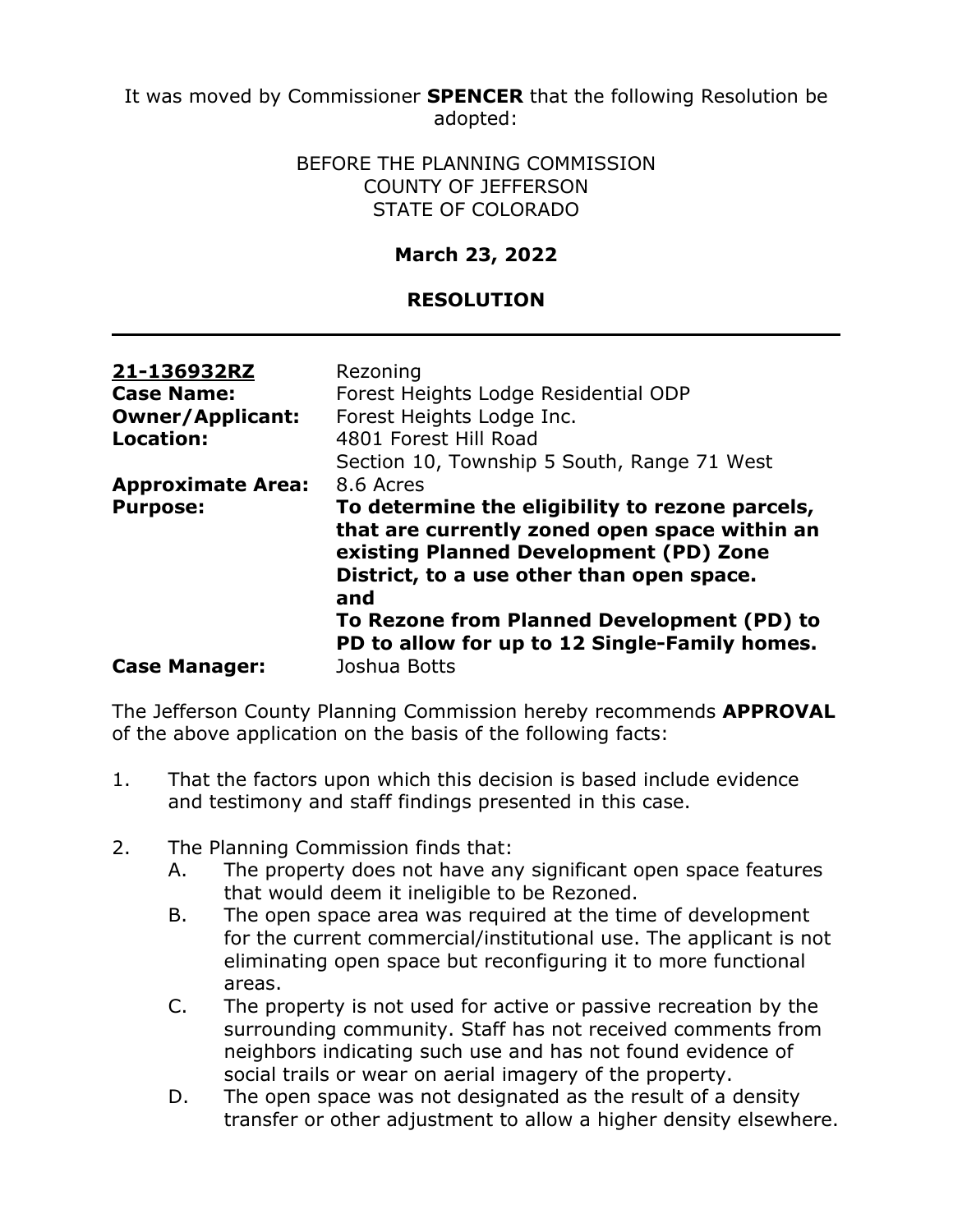Jefferson County Planning Commission Resolution Case #21-136932RZ March 23, 2022 2 of 2

E. The open space is not a part of a Rural Cluster development.

Commissioner **DUNCAN** seconded the adoption of the foregoing Resolution, and upon a vote of the Planning Commission as follows:

| Commissioner | <b>Rogers</b>  | aye |
|--------------|----------------|-----|
| Commissioner | <b>Hatton</b>  | aye |
| Commissioner | <b>Spencer</b> | aye |
| Commissioner | <b>Becker</b>  | aye |
| Commissioner | <b>Duncan</b>  | aye |

The Resolution was adopted by **unanimous** vote of the Planning Commission of the County of Jefferson, State of Colorado.

I, Kimi Schillinger, Executive Secretary for the Jefferson County Planning Commission, do hereby certify that the foregoing is a true copy of a Resolution duly adopted by the Jefferson County Planning Commission at a regular hearing held in Jefferson County, Colorado, March 23, 2022.

 $\rightarrow$ 

Kimi Schillinger Executive Secretary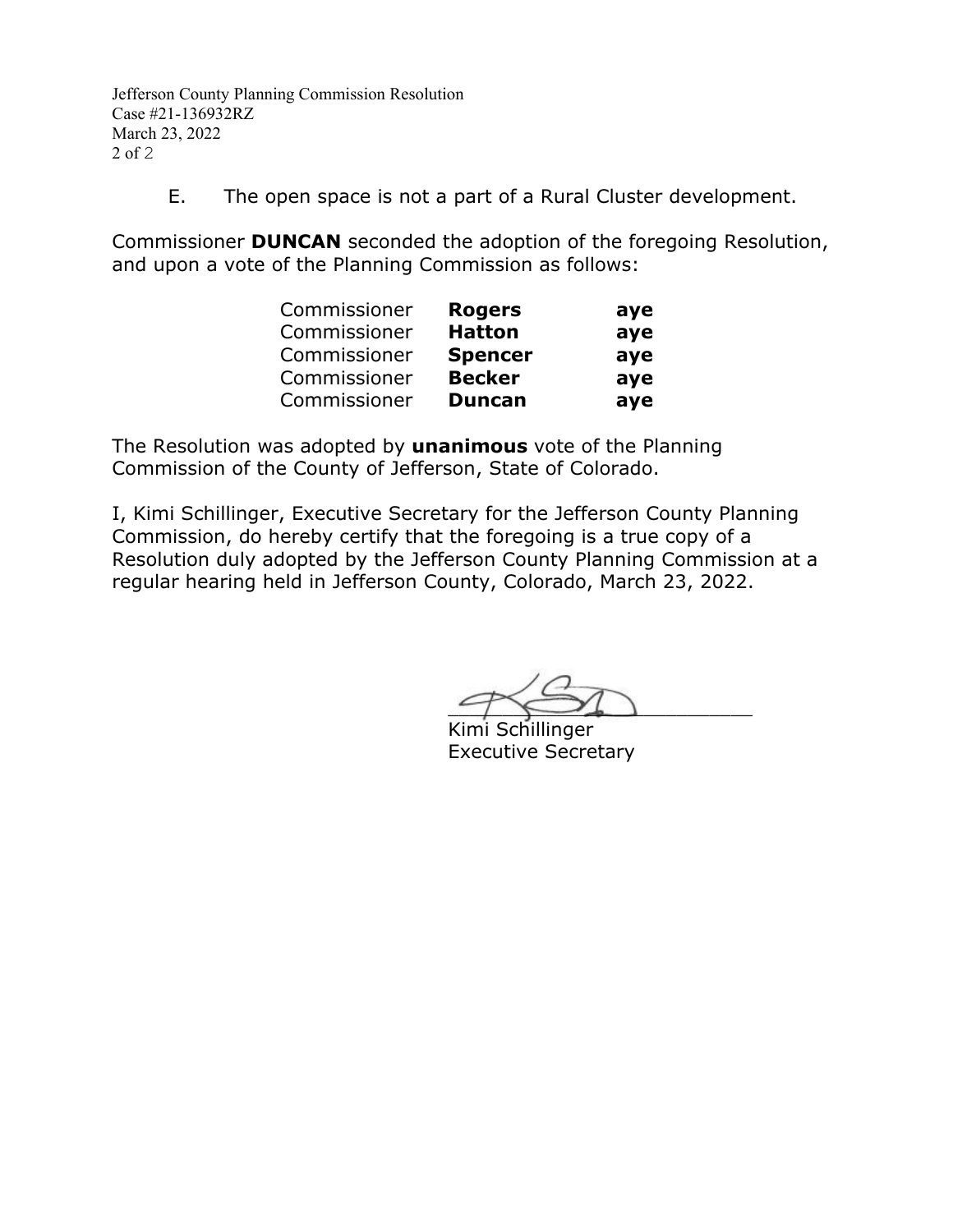It was moved by Commissioner **HATTON** that the following Resolution be adopted:

> BEFORE THE PLANNING COMMISSION COUNTY OF JEFFERSON STATE OF COLORADO

## **March 23, 2022**

## **RESOLUTION**

| 21-128023RZ              | Rezoning                                                                                                                                 |
|--------------------------|------------------------------------------------------------------------------------------------------------------------------------------|
| <b>Case Name:</b>        | Rolling Hills Senior Living ODP                                                                                                          |
| <b>Owner/Applicant:</b>  | Rolling Hills Senior Living LLC                                                                                                          |
| <b>Location:</b>         | 15605 West 32nd Avenue, 30-252-00-023                                                                                                    |
|                          | Section 25, Township 3 South, Range 70 West                                                                                              |
| <b>Approximate Area:</b> | 7.33 Acres                                                                                                                               |
| <b>Purpose:</b>          | <b>Rezone from Planned Development (PD) and</b>                                                                                          |
|                          | Industrial-Two (I-2) to a PD to allow up to 68<br>assisted living and memory care beds, and up<br>to 21 senior independent-living units. |
| <b>Case Manager:</b>     | <b>Cassidy Clements</b>                                                                                                                  |

The Jefferson County Planning Commission hereby recommends **APPROVAL** of the above application on the basis of the following facts:

- 1. That the factors upon which this decision is based include evidence and testimony and staff findings presented in this case.
- 2. The Planning Commission finds that:
	- A. The proposed assisted living, senior care, and senior multi-family residential land use is compatible with the existing and allowable residential land uses in the surrounding area. The Rezoning would allow assisted living and senior housing, which is consistent with the surrounding land uses and the densities of those land uses.
	- B. The proposal is in general conformance with the Comprehensive Master Plan ("Plan"). It is not in conformance with residential land use and density recommendations in the Central Plains Area Plan. However, the proposal satisfactorily addresses the three for proposed land uses out of conformance with the Plan. All other applicable goals and policies of the Plan have been met.
	- C. The ability to mitigate the negative impacts of the proposed land use upon the surrounding area has been considered, and no negative impacts were identified.